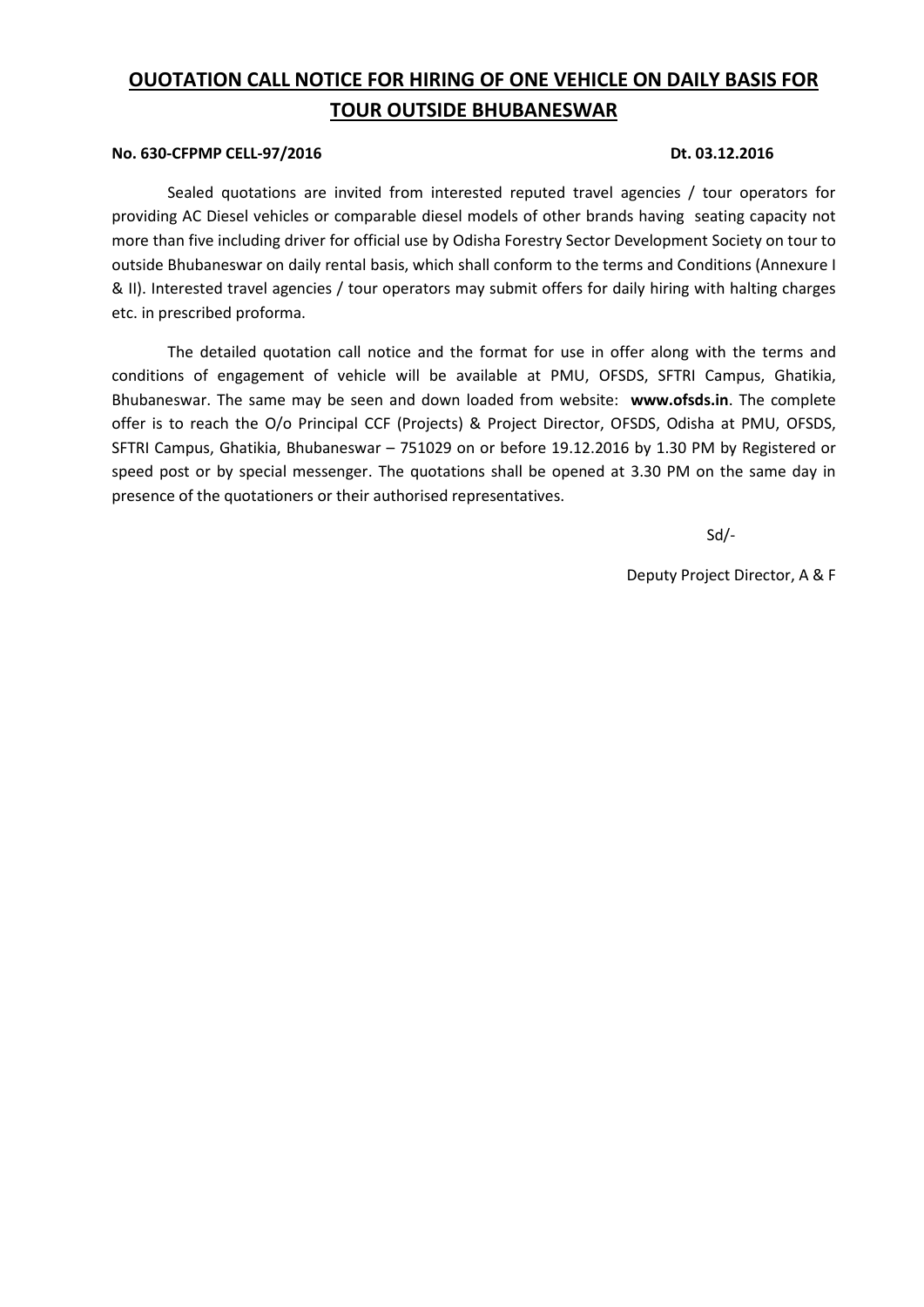Letter No- Date-

From

M/s. ……………………………………………… ……………………………………………… ……………………………………………..

To

The PCCF Projects-cum Project Director Odisha Forestry Sector Development Society. Bhubaneswar

Dear Sir,

I am submitting the quotations for supply of following types of diesel vehicles for engagement in your office on daily basis for officers proceeding on tour. The details about the vehicle and the drivers are attached in Annexure –III.

# **Format for Hiring of vehicles for tour of Officials**

| SI. | Description  | Registration | Date of        | Daily fixed  | Distance    | Consumption               | Night        |
|-----|--------------|--------------|----------------|--------------|-------------|---------------------------|--------------|
| No. | of vehicles  | No.          | Purchase of    | Charges (Rs. | included as | of Diesel                 | Halting      |
|     |              |              | Vehicle as per | / Each       | Free (Km)   | $(\text{Ltr.}/\text{km})$ | Charges      |
|     |              |              | <b>RC</b>      | Hiring)      |             |                           | (Rs./ night) |
| 1   | Scorpio      |              |                |              |             |                           |              |
| 2   | Bolero       |              |                |              |             |                           |              |
| 3   | Innova       |              |                |              |             |                           |              |
| 4   | Other        |              |                |              |             |                           |              |
|     | comparable   |              |                |              |             |                           |              |
|     | Models<br>of |              |                |              |             |                           |              |
|     | Diesel       |              |                |              |             |                           |              |
|     | vehicles     |              |                |              |             |                           |              |

PAN- ……………………………………… TIN No- …………………………………………….

Signature **Example 2018** and 2018 and 2018 and 2018 and 2018 and 2018 and 2018 and 2018 and 2018 and 2018 and 20

Name of Authorized Signatory manufactured manufactured with the method of Authorized Signatory

Address ……………………………………………..

……………………………………………..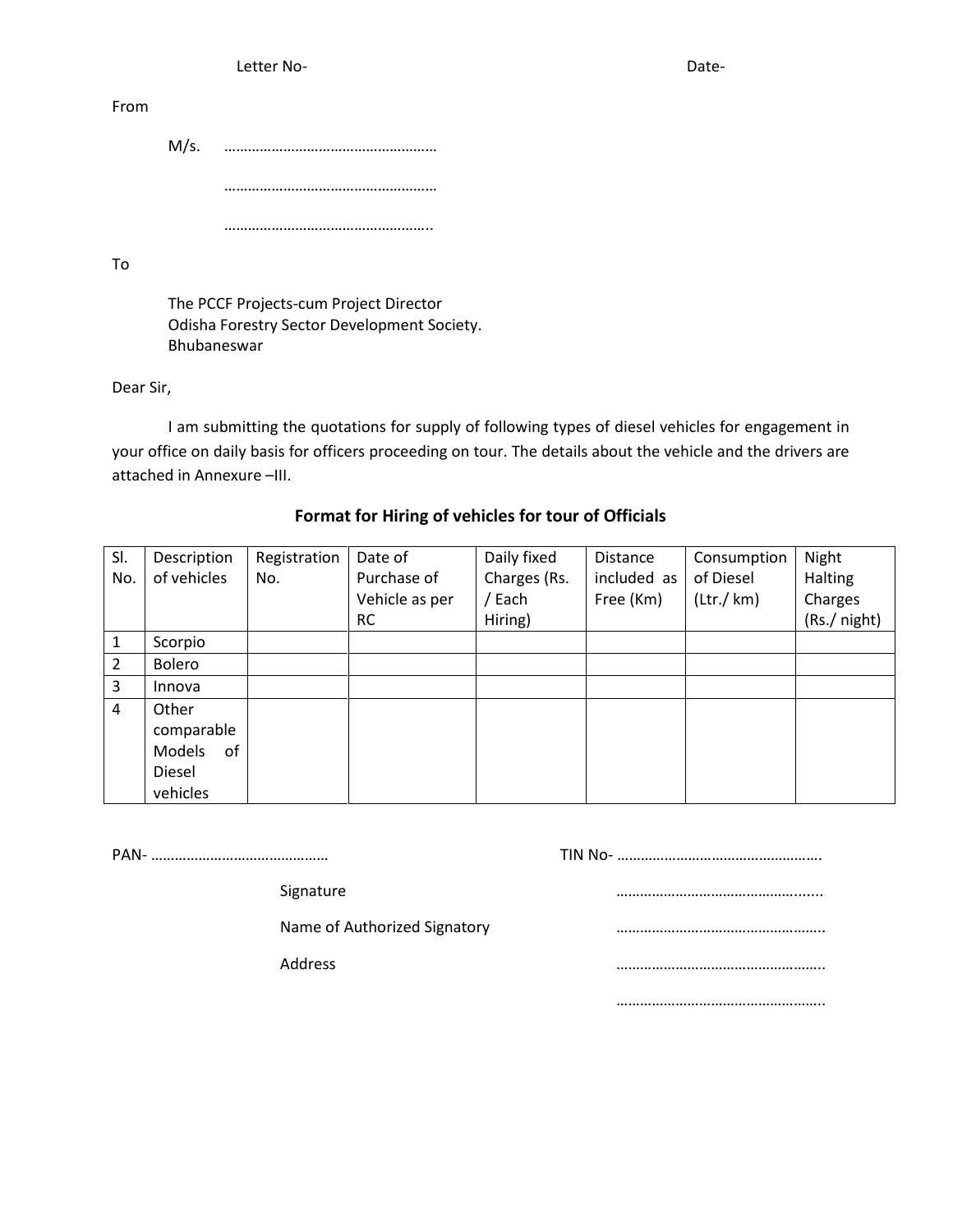## **Quotation Call Notice**

Sealed quotations are invited from interested reputed Travel Agencies/ Tours Operators for providing AC Diesel driven vehicle preferably Scorpio/ Bolero/ Toyota Innova having sitting capacity not more than five including driver for performing tour outside Bhubaneswar, which shall conform to the terms and condition (Annexure-II) for official use in office of PCCF (Projects) & Project Director, OFSDS, Bhubaneswar on daily rental basis:

- 1) The vehicle must be in road worthy condition, shall not be more than 2 years old from the date of initial registration and must have valid Registration Certificate, Insurance Certificate, Fitness certificate, valid contract Carriage permit, proof of up to date tax payment etc. which are mandatory for plying of vehicle.
- 2) The driver of the vehicle must have a valid driving License for driving light transport passenger vehicle and should be sufficiently experienced in driving transport passenger vehicle.
- 3) The driver should be well behaved, gentle and obedient in nature.
- 4) A sum of Rs 1000/-shall be deposited by the intending bidders towards Earnest Money Deposit in shape of Account Payee Bank Draft drawn in favour of "PD, OFSDS AND PCCF, PROJECTS-AJY(STATE PLAN)", payable at Bhubaneswar and submitted along with the quotation. After completion of process, the amount will be refunded to the bidders. The successful bidder will be required to deposit Security Deposit of Rs. 1,000/-(one thousand) only in shape of a term deposit drawn on any Nationalized Bank at Bhubaneswar duly pledged to the to the "PCCF, Projects and Project Director, OFSDS", Bhubaneswar. It may be noted that no quotation will be considered without valid Earnest Money Deposit.
- 5) The daily rate of hiring charge be quoted separately in the general bid information (excluding fuel and lubricants).
- 6) The Vehicle must achieve a fuel efficiency of 10 Kms per litre.
- 7) The details of the make and year of manufacture of the vehicle, registration no, mileage (KMS. covered per litre) and name of the Driver with Driving License No. and period of validity should be specifically proved in the general bid information to be furnished with the Quotation (Annexure-III).
- 8) The Quotation completed in all respect and duly signed on each page should reach the undersigned on or before 19.12.2016 by 1.30 PM by Regd. or Speed post and shall be opened on the same day at 3.30 PM in presence of the bidders or their authorized representatives.
- 9) The application form of quotation containing general Bid information & Terms and conditions for hiring of Vehicles etc. will be available at the office of the PCCF, Projects and PD, OFSDS, SFTRI Campus, Ghatikia, Bhubaneswar on payment of Rs. 100/- only from 10.30 AM to 4.30 PM or can be downloaded from the website [www.ofsds.in.](http://www.ofsds.in/) In case the application form is downloaded from the above website, the applicant shall furnish a Demand Draft for an amount Rs 100/- (Rupees One Hundred) only drawn in the name of the "PD, OFSDS AND PCCF, PROJECTS-AJY(STATE PLAN)"on any nationalized bank payable at Bhubaneswar towards the cost of application along with the application form.
- 10) The Contract will be valid for a period of one year from the date of execution of the agreement. The same may be extended further for another such period(s) as mutually agreed by both the parties.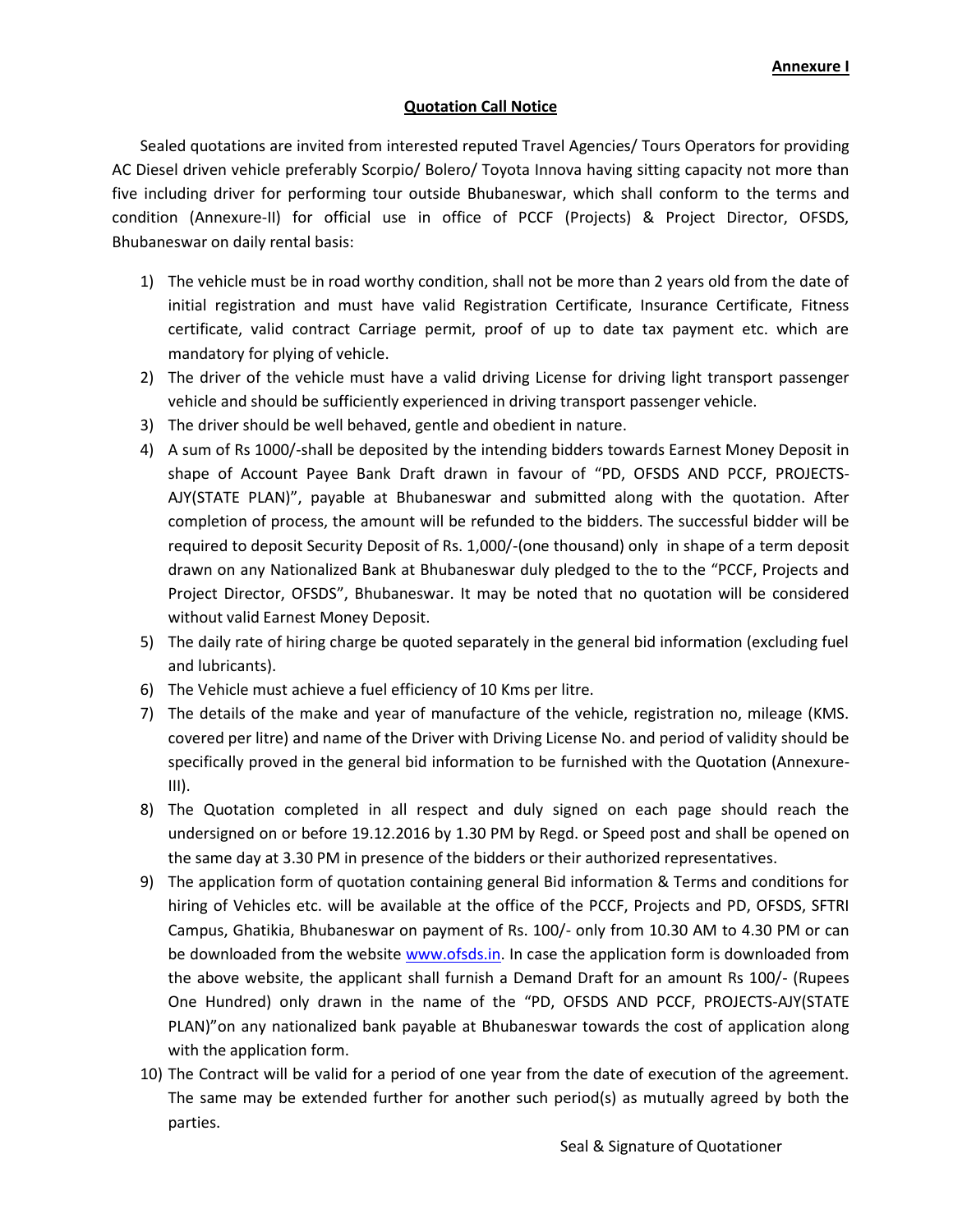## **TERMS & CONDITIONS FOR HIRING OF VEHICLE**

The following terms and conditions must be fulfilled by the successful bidders of providing a vehicle on hire on monthly rent basis.

- 1. The hired vehicles, during period of contract, shall have all necessary valid Motor Vehicle documents such as; - Valid Registration Certificate, Insurance Certificate, Fitness Certificate, valid Contract Carriage Permit, proof of up to date tax payment etc, and Driving Licence of the driver available all the times. The Department / Office hiring the vehicle shall not be responsible for any damage/loss caused to hired vehicles of loss of life/ injury made to any person of damage to any property on account use of hired vehicle in any manner whatsoever. The bidder shall be responsible for all such litigations.
- 2. The hire charges to be paid for daily basis is final but does not include cost of diesel for distance covered beyond the free distance included in the hiring charges, which is to be paid separately basing on actual consumption and lubricants as per existing Government norms. All the expenditure of the vehicle towards repair, replacement of spare parts, lubricating oil of Engine, Gear Box & differential Coolant, Tyres & Tubes, Battery etc. will be borne by the bidder.
- 3. It shall be the responsibility of the bidder to provide a good driver and the salary of the driver shall be borne by the owner. This organization shall not be responsible for providing any kind of job/post to the driver.
- 4. In case of breakdown of hired vehicle on tour for reasons whatsoever a replacement vehicle of the same or better model shall be provided by the owner of the vehicle/ quotationer.
- 5. In case of the vehicle does not report on time, the authority will be at liberty to reject the agreement and may engage vehicle from other source.
- 6. The vehicles shall report for duty for a minimum of 30 minutes in advance of beginning of tour.
- 7. In case of emergency, the driver will have to report for duty as per the requirement of hirer. No extra payment shall be demanded.
- 8. Monthly hire charges and reimbursements towards cost of diesel (as per actual) and lubricants (as per Govt. Norms) of selected bidder will be paid in every succeeding month, as far as possible within fifteen days of the submission of bills by the service provider and no advance payment will be made.
- 9. The vehicle shall not be more than 2 years old from the initial registration and should be in good running condition during the period of contract. Vehicles that have met with accidents shall not be provided to the hirer by the bidder.
- 10. If the services are found to the unsatisfactory, the clients shall give one month notice and terminate the agreement.
- 11. In case the service provider intends to withdraw the services of his vehicle and terminate the agreement, it shall be mandatory upon him to provide one month notice before such withdrawal of service and termination of agreement.
- 12. If the quotationer violates any of the term of contract, PCCF, Projects and PD, OFSDS Odisha reserves the right to terminate the contract and forfeit the entire amount of security deposit without assigning any reason thereto.